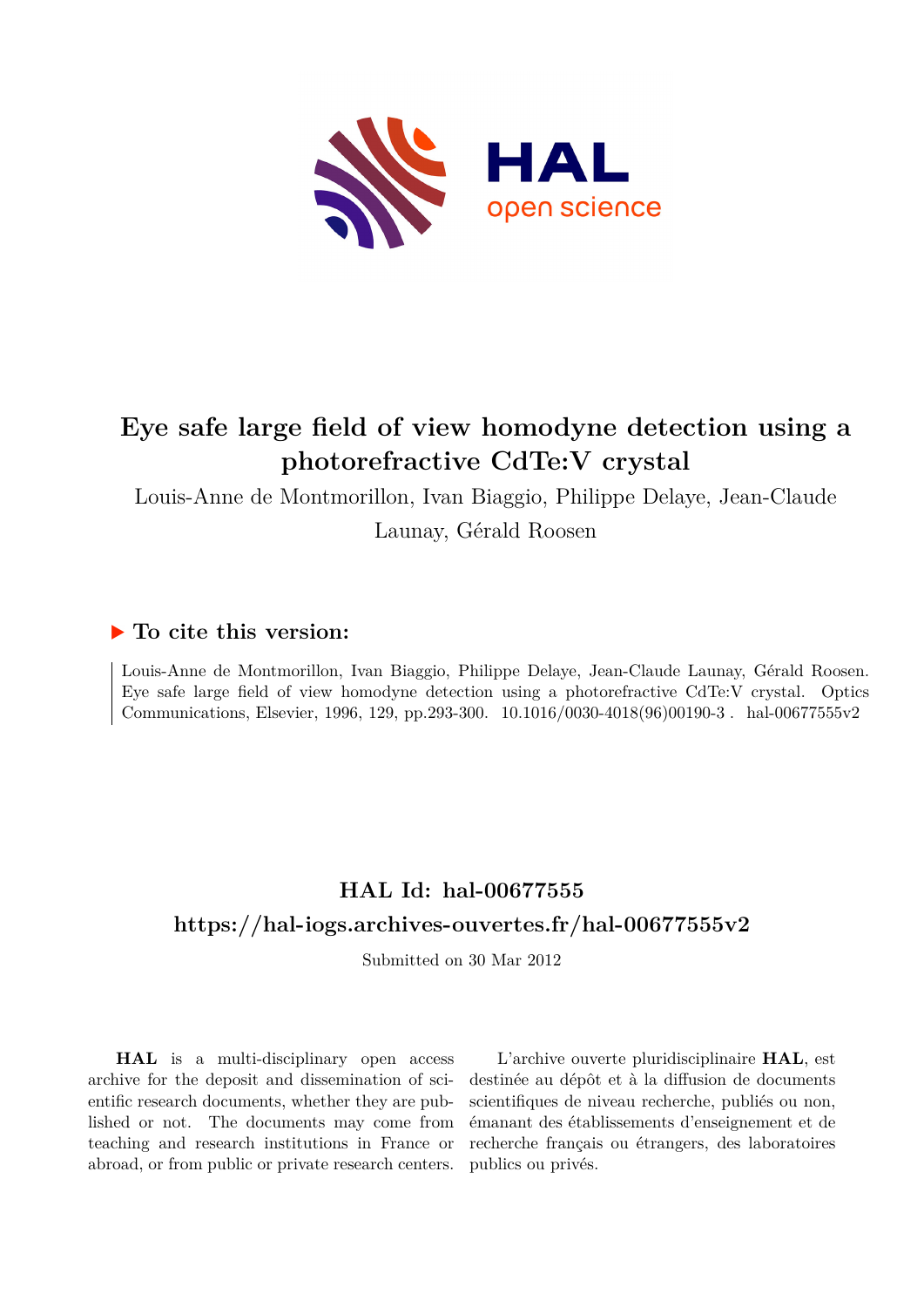## **EYE SAFE LARGE FIELD OF VIEW HOMODYNE DETECTION USING A PHOTOREFRACTIVE CdTe:V CRYSTAL**

*Louis-Anne de Montmorillon, Ivan Biaggio, Philippe Delaye, Jean-Claude Launay\*, Gérald Roosen* Institut d'Optique, Unité de Recherche Associée 14 au Centre National de la Recherche Scientifique, Bât.503, Centre Scientifique d'Orsay, B.P. 147, 91403 Orsay Cedex, France, Email gerald.roosen@iota.u-psud.fr. \* 3-AR- Action Aquitaine de Recherche en Apesanteur, B.P. 11, 33165 Saint Médard en Jalles Cedex, France and ICMCB- Institut de Chimie de la Matière

Condensée de Bordeaux, Av du docteur A. Schweitzer, 33608 Pessac Cedex, France.

PACS: A8170C, A0760L, A4240K, B4340

Keywords: Photorefractive effect, Homodyne detection, Non destructive testing.

#### **Abstract**

We demonstrate a self-adapting homodyne detection system working at a wavelength of 1.55  $\mu$ m. The system uses a photorefractive CdTe:V crystal as the element that combines local oscillator and signal beams. The device spontaneously adapts to slow phase and direction changes in the incoming light. Using a pump beam illumination of 66 mW·cm<sup>-2</sup> and a signal power of 25  $\mu$ W, we detect phase modulations corresponding to an optical path variation of a few tenths of nanometers at modulation frequencies higher than a cut-off frequency of 15 Hz. The performance of the system is not affected when the signal light consists of scattered light with an "étendue" of up to  $0.1 \text{ mm}^2$  sr, limited only by the lenses we are currently using. We obtain a detection limit of  $(6.2\pm0.4)\times10^{-7}$  nm· $\sqrt{W/Hz}$ . This is only about 20 times above the theoretical limit of an ideal interferometric system. We show how to scale these results to the optimized crystals and higher laser intensities necessary to obtain higher sensitivity (<  $10^{-7}$  nm· $\sqrt{W/Hz}$ ) and higher cut-off frequencies (> 1 kHz).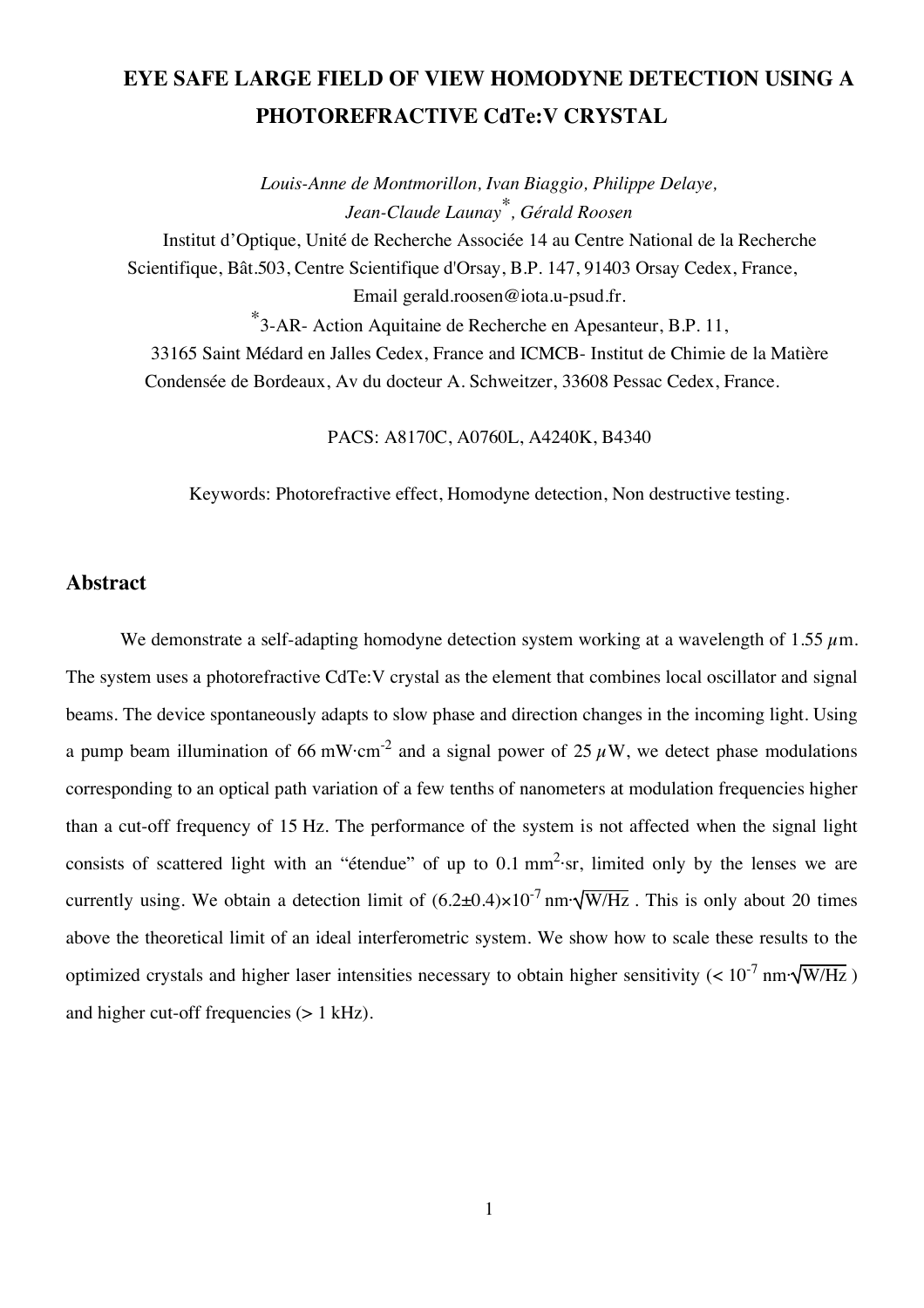#### **Introduction**

Real time holographic materials are ideally suited for use as adaptive beam-splitters to coherently superpose a phase-modulated signal beam and a local oscillator beam in a homodyne detection scheme. Photorefractive crystals are among the most sensitive materials for real-time holography and were among the first to be proposed for this kind of application [1].

Detection of phase modulated signals using two wave mixing in a photorefractive crystal is possible whenever the amplitude of the phase modulation is much lower than  $\pi/2$  and its frequency is higher than a cut-off frequency characterizing the response time of the photorefractive effect. The crystal acts as the beam-combiner in a classical interferometric system : the diffracted part of the pump beam interferes with the signal beam.

The main advantage of such a device is the adaptativity of the photorefractive effect. The system adapts to distorted wavefronts and to low frequency mechanical disturbances. It allows the use of speckled beams without loss of signal power, thus decidedly improving the limit given by the antenna's theorem [2]. A homodyne detector based on a photorefractive beam-combiner is a very interesting candidate for quality testing of production line parts in an unfriendly industrial environment. The system would detect the ultrasound waves induced by strong laser pulses in mechanical parts, while at the same time adapting to slowly changing environmental conditions. Ultrasound waves arriving on the object to be tested create displacements that are measured by detecting the phase variations of a laser beam reflected by the rough surface of this object. We will show that photorefractive techniques potentially give a better detection limit and a wider phase modulation bandwidth than the best device presently used, i.e. the confocal Fabry-Perot interferometer [3].

Detection of phase [4] and amplitude [5] changes using two wave mixing has already been demonstrated using insulating [6, 7, 8] and semi-insulating [9, 10] photorefractive crystals. This technique has been used for detection of ultrasonic signals [8, 10] as well as for the stabilization of holographic recording [11]. In this work we investigate the use of Vanadium doped CdTe crystals to build a self-adaptive homodyne detector working at the eye-safe wavelength of 1.55  $\mu$ m [12]. We also present a comparison between the theoretical [13] and experimental detection limit and frequency response of the system.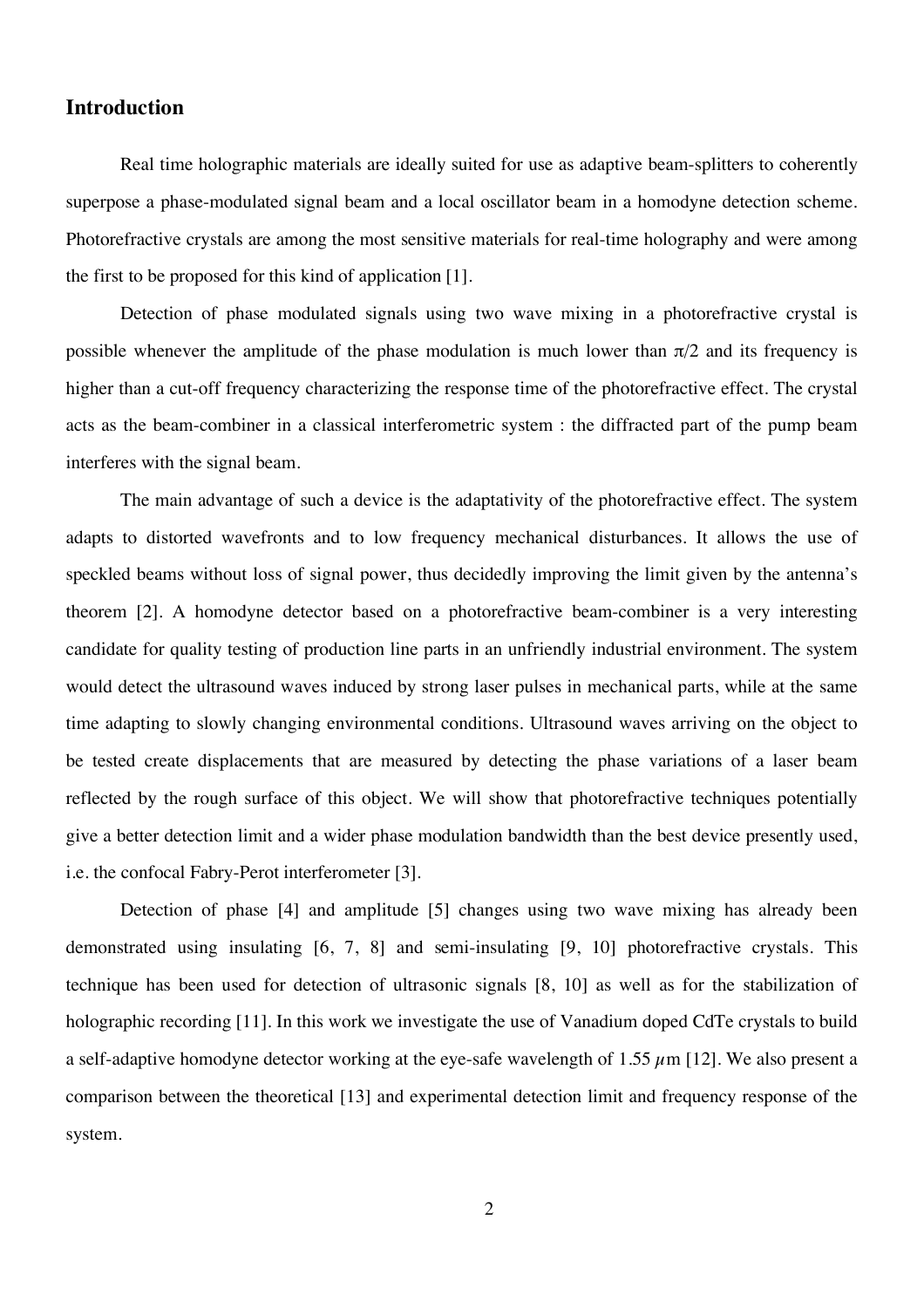CdTe presents the advantages of a high  $n^3r_{41}$  value of  $\approx 113$  pm·V<sup>-1</sup> [14], a sensitivity in the 1-1.5  $\mu$ m wavelength range [15] and a low grating formation fluence of  $\approx 100 \,\mu \text{J} \cdot \text{cm}^{-2}$  [16].

#### **Theoretical background**

We consider a two beam coupling experiment with a strong pump beam and a weak signal beam of parallel polarizations. The signal beam is phase modulated,  $E_s(x = 0,t) = E_s(0,0)e^{i\varphi(t)}$ . We denote with  $E_s$  the complex amplitude of the signal beam. We assume a phase modulation faster than the response time of the photorefractive effect and with a modulation amplitude much smaller than  $\pi/2$ . In this limit, the grating written in the crystal corresponds to the one that would be recorded without any phase modulation. In the non depleted pump approximation, the amplitude of the diffracted part of the pump beam only depends on this grating and is  $E_d(x, t) = (e^{\gamma x} - 1)E_s(x, 0)$ , where  $\gamma = \gamma' + i\gamma''$  is the amplitude photorefractive gain [13] and x is the crystal thickness. The amplitude of the detected signal is then given by the sum of the signal beam and of the diffracted portion of the pump beam. The detected intensity is :

$$
I_s(x,t) = \left| e^{i\varphi(t)} + (e^{yx} - 1) \right|^2 e^{-\alpha x} I_s(0,0)
$$
  
= 
$$
\left[ e^{2\gamma' x} + 2(e^{\gamma' x} \cos(\gamma'' x) - 1)(\cos \varphi(t) - 1) + 2e^{\gamma' x} \sin(\gamma'' x) \sin \varphi(t) \right] e^{-\alpha x} I_s(0,0),
$$
 (1)

where  $\alpha$  is the crystal absorption.

This shows that the detected signal will be linearly proportional to  $\varphi(t)$  as soon as  $\gamma'' \neq 0$ . In this case one has  $2(e^{\gamma' x} \cos(\gamma'' x) - 1)(\cos \varphi(t) - 1)| \ll 2e^{\gamma' x} \sin(\gamma'' x) \sin \varphi(t)$  (as long as  $\varphi \ll \pi/2$ ) and the portion of the signal which is linearly proportional to the phase change becomes dominant, even if the real part γ ' remains appreciable.

To obtain  $\gamma'' \neq 0$  we apply a DC electric field to the crystal. The signal intensity is then given by :

$$
I_s(x,t) = e^{-\alpha x} I_s(0,0) \left[ e^{2\gamma x} + 2e^{\gamma x} \sin(\gamma x) \times \varphi(t) \right]
$$
 (2)

We use a sinusoidal phase modulation  $\varphi(t)=\sqrt{2} \cdot \Delta \varphi \cdot \cos(2\pi f t)$ . One obtains the signal to noise ratio (SNR) by dividing the root mean square of the signal and the noise, respectively. In the case where photon noise is the limiting noise source we have :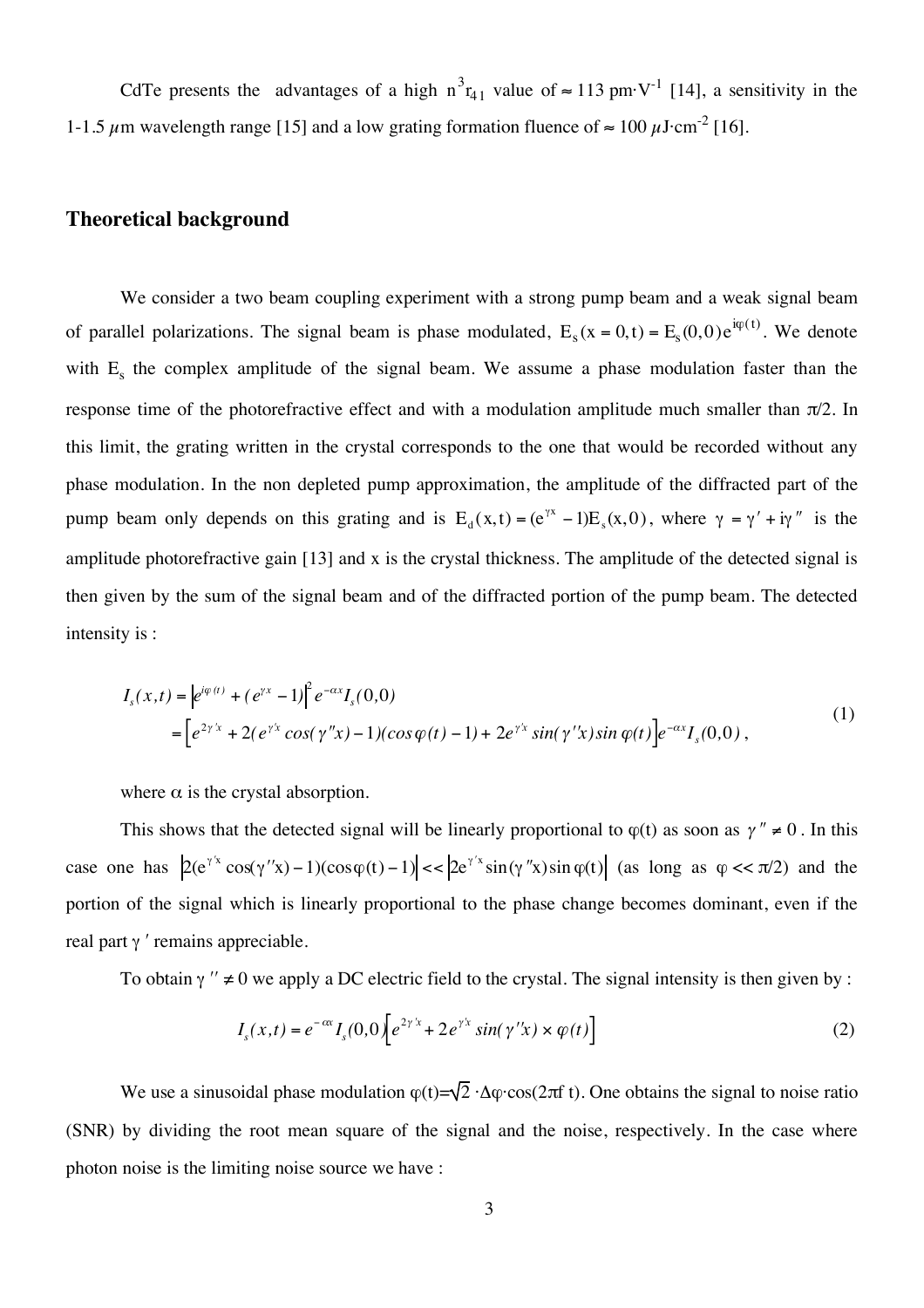$$
SNR = \frac{\text{signal variation}}{\text{photon noise}} = \sqrt{\frac{2\eta I_s(0,0)}{h\nu\Delta f}} e^{-\alpha x/2} \sin(\gamma'' x) \frac{4\pi\delta}{\lambda} , \qquad (3)
$$

where η is the quantum efficiency of the detection scheme and  $\Delta f$  is its bandwidth.  $\delta = \frac{\lambda}{4}$  $4\pi$  $\Delta \phi$  is the root mean square displacement corresponding to the root mean square phase modulation amplitude  $\Delta \varphi$ .  $\lambda$  is the wavelength of the light,  $v = c/\lambda$  is the light frequency and h is Planck's constant.

In order to be able to compare the performances of different systems, we introduce a normalized detection limit,  $\delta_{\text{lim}}$ , expressed in nm· $\sqrt{\text{W/Hz}}$ . It corresponds to the minimum detectable displacement using a 1 W power incident signal beam and a 1 Hz detector bandwidth :  $\delta_{\text{lim}} = \delta(SNR = 1) \sqrt{\frac{I_s(0,0)}{\Delta f}} = \frac{\lambda}{4\pi}$  $h$ v  $2\,\eta$  $e^{+\alpha x/2}$  $\sin(\gamma' x)$ .  $(4)$ 

For plane waves, we find that the normalized detection limit in a classical homodyne interferometer is  $\delta_{\text{lim}}^{classic} = \frac{\lambda}{4\pi}$  $4\pi$  $h$ v  $\frac{n}{2\eta}$ . At  $\lambda = 1.55 \,\mu \text{m}$  and for  $\eta = 0.76$ , which corresponds to the quantum efficiency of our InGaAs detector, one obtains  $\delta_{\text{lim}}^{classic} = 3.6 \times 10^{-8} nm \cdot \sqrt{W/Hz}$ .

With a photorefractive beam-combiner, we obtain the same detection limit in the ideal case where  $\alpha = 0$  and  $\gamma$  " $x = \pi/2$ .

Fig. 1 shows the normalized detection limit. We observe that to obtain a detection limit lower than  $10^{-7}$  nm· $\sqrt{\text{W/Hz}}$  at the 1.55  $\mu$ m wavelength, the  $\alpha/\gamma$  " ratio must be less than 2.

#### **Experimental realization**

A scheme of the experimental set-up is shown in Fig. 2. The displacement of the vibrating material is simulated with an electro-optic phase modulator (Pockels cell). The scattering of the material is simulated with a diffuser used in transmission. A first optical system images the surface of the diffuser onto the photorefractive crystal and a second system of lenses images the plane of the crystal on the detector. Some experiments were made without diffuser. The grating spacing obtained for a collimated signal beam traveling along the optical axis of the system is  $\Lambda = 3.5 \mu$ m. With the diffuser, we obtain a range of grating spacings from 2.8  $\mu$ m to 4.8  $\mu$ m. We use a distributed feed-back laser diode emitting 10 mW of infrared light at a wavelength  $\lambda = 1.55 \mu$ m.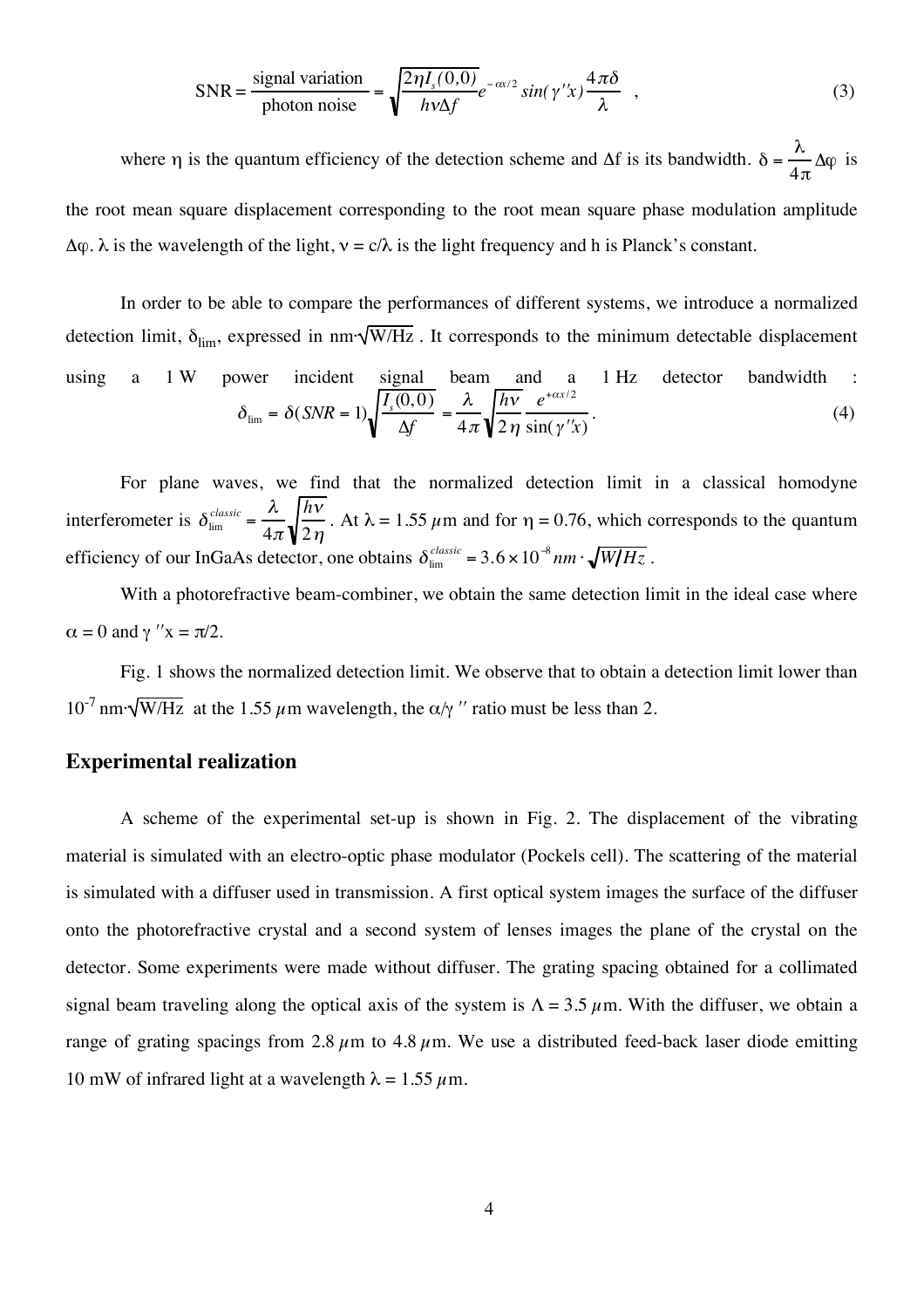We use two photorefractive CdTe:V samples, B23 and B25. Their characteristics parameters are presented in Table 1. Sample B23 was characterized in a previous work [16]. The electro-optic coefficient of CdTe is  $r_{41} = 5.5$  pm·V<sup>-1</sup> [14, 15]. Sample B23 is oriented in such a way that the effective electro-optic coefficient is  $r_{eff} = \sqrt{2/3} r_{41}$ . Clamped (strain-free) and unclamped (stress-free) [17] electro-optic coefficients differ less than by 2% [18, 19] in CdTe and the piezoelectric contribution [20, 21, 22] can be safely neglected.

We first studied the effectiveness of a DC applied field with the B23 sample. We measured the intensity modulation of the signal without using any diffuser in the path of the signal beam. The signal beam was phase modulated at 1 kHz. Due to a residual intensity modulation generated by the Pockels cell, the detected signal is only clearly measurable for an applied voltage above 0.4 kV (applied electric field  $\approx 1 \text{ kV} \cdot \text{cm}^{-1}$ ). Above this value the signal varies linearly with the applied electric field (Fig. 3, insert).

We applied a voltage of 3.5 kV, to obtain  $V/d = 8 \text{ kV} \cdot \text{cm}^{-1}$ , for the measurement of the detection limit of our device (sample B23). We note d the length of the crystal along the direction of the applied field, corresponding to the electrode separation. We used an InGaAs detector with a quantum efficiency  $\eta = 0.76$ . The detection bandwidth given by the electronics was  $\Delta f = 1.33$  MHz. The incident signal illumination was 25  $\mu$ W. We verified that the intensity modulation amplitude of the detected signal was proportional to the phase modulation amplitude given by the electro-optic modulator. For an equivalent root mean square displacement  $δ = 2.1$  nm we measured a signal to noise ratio of 16. From this we extrapolate to a displacement of 0.13 nm for a signal to noise ratio of 1 and we obtain a detection limit of 5.8×10<sup>-7</sup> nm· $\sqrt{W/Hz}$ . From Eq. (4) we then deduce  $\gamma$  " = 0.41 cm<sup>-1</sup>.

From the experimental data one can also obtain the imaginary part of the amplitude photorefractive gain  $\gamma$ " in a different way by measuring the ratio between the signal modulation amplitude and its DC part. From Eq. (2), this ratio theoretically equals  $\frac{8\pi\delta}{\lambda}$  $\frac{\sin \gamma'' x}{e^{\gamma' x}}$ . From classical energy transfer measurement by two wave mixing, we deduce  $\gamma' \approx 0.1 \text{ cm}^{-1}$ . Since  $\gamma'$  is small,  $e^{\gamma' x} \approx 1$ , and an exact knowledge of  $\gamma'$  is not required. We derive  $\gamma'' = 0.36$  cm<sup>-1</sup>. Inserting this value in Eq. (4) we obtain a detection limit of  $6.6 \times 10^{-7}$  nm· $\sqrt{W/Hz}$ . Both approaches give the same result, showing that our signal to noise ratio is indeed limited by photon noise.

We finally obtain  $\gamma$  " = 0.39±0.03 cm<sup>-1</sup> and  $\delta_{\text{lim}} = (6.2 \pm 0.4) \times 10^{-7}$  $\frac{7}{7}$  nm· $\sqrt{W/Hz}$  (experimental point in Fig. 1).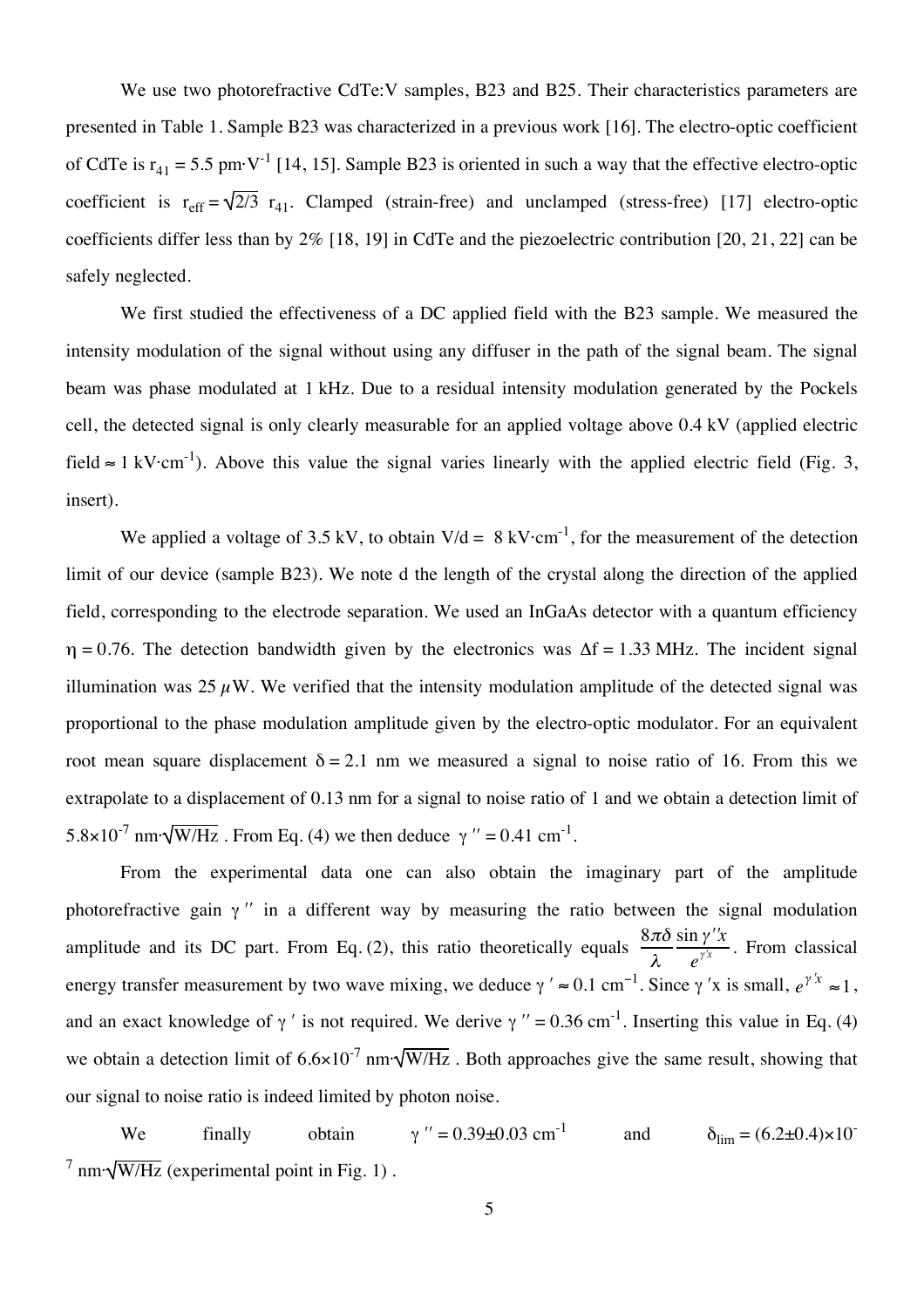From the electron-hole competition model [23] and the B23 crystal parameters given in Table 1, we can compute  $\gamma_{th}$  ' = 0.72 cm<sup>-1</sup> and  $\gamma_{th}$  " = 0.97 cm<sup>-1</sup> for an applied electric field  $E_0 = 8kV \cdot cm^{-1}$  and a grating spacing of  $\Lambda = 3.5 \mu$ m. Crystal parameters such as effective trap concentration (N<sub>eff</sub>) and electronhole competition factor ( $\xi_0$ ) were determined by studying the two wave mixing gain as a function of grating spacing (no applied field).  $\xi_0$  is positive when the electrons are the majority charge carriers. Using  $\alpha/\gamma$  " = 1.9 ( $\alpha$  = 1.85 cm<sup>-1</sup>), one predicts a detection limit  $\delta_{\rm lim} = 2.4 \times 10^{-7}$  nm· $\sqrt{\rm W/Hz}$ . This is almost 3 times better than our experimental value. It is to be expected that the electric field in the center of the crystal does not correspond to  $V/d = 8$  kV $\cdot$ cm<sup>-1</sup>, as the electric field can be reduced by screening effects caused by trapped space-charge [24]. A parallel electro-optic measurement of the Pockels effect, i.e a determination of the crystal transmission when placed between crossed polarizers and in the same experimental conditions (illumination and applied voltage) showed that the screening effects lead to a decrease of the internal field in the middle of the crystal by a factor of about 0.7. Thus the real applied DC electric field is approximately  $5 \text{ kV} \cdot \text{cm}^{-1}$  which gives  $\gamma_{\text{th}}' = 0.45 \text{ cm}^{-1}$  and  $\gamma_{\text{th}}'' = 0.80 \text{ cm}^{-1}$ <sup>1</sup>. Screening effects are not the only explanation for the smaller experimental gain value. This gain reduction could come from crystal imperfections like polycrystallinity or the existence of multiple trapping centers.

With the same experimental process in the B25 sample, we obtain a detection limit of  $(8.2\pm0.5)\times10^{-7}$  nm· $\sqrt{W/Hz}$  which corresponds to  $\gamma$  " = 0.22 cm<sup>-1</sup>. We note that with this sample we can not apply an electric field higher than 5 kV $\cdot$ cm<sup>-1</sup> to prevent electrical breakdown. Using the parameters of Table 1 for B25 and ignoring electric field screening effects leads to  $\gamma_{th}$  " = 1.06 cm<sup>-1</sup>. Similarly to what we observed in B23, the measurement gives a reduced value of the gain.

To measure the adaptability of our system to deformations of the wavefront of the signal beam, we placed the diffuser in the signal path (Fig. 2). The étendue of the signal beam is defined as  $G = \pi S \sin^2 \rho$ , where S and ρ are the surface of the image and the half angle of the conical signal beam in front of the crystal, respectively. The étendue of a diffraction limited gaussian beam is given by  $G = \lambda^2$  and is equal to 2.4 $\times$ 10<sup>-6</sup> mm<sup>2</sup>·sr. In our experiment with the diffuser in place, G was limited by the diameters of the lenses (f-number = 4) and was equal to  $G = 0.1$  mm<sup>2</sup>·sr. This corresponds to an étendue  $4 \times 10^4$  times higher than a gaussian beam. This value of 0.1  $mm^2$  sr is large enough for the multimode optical fibers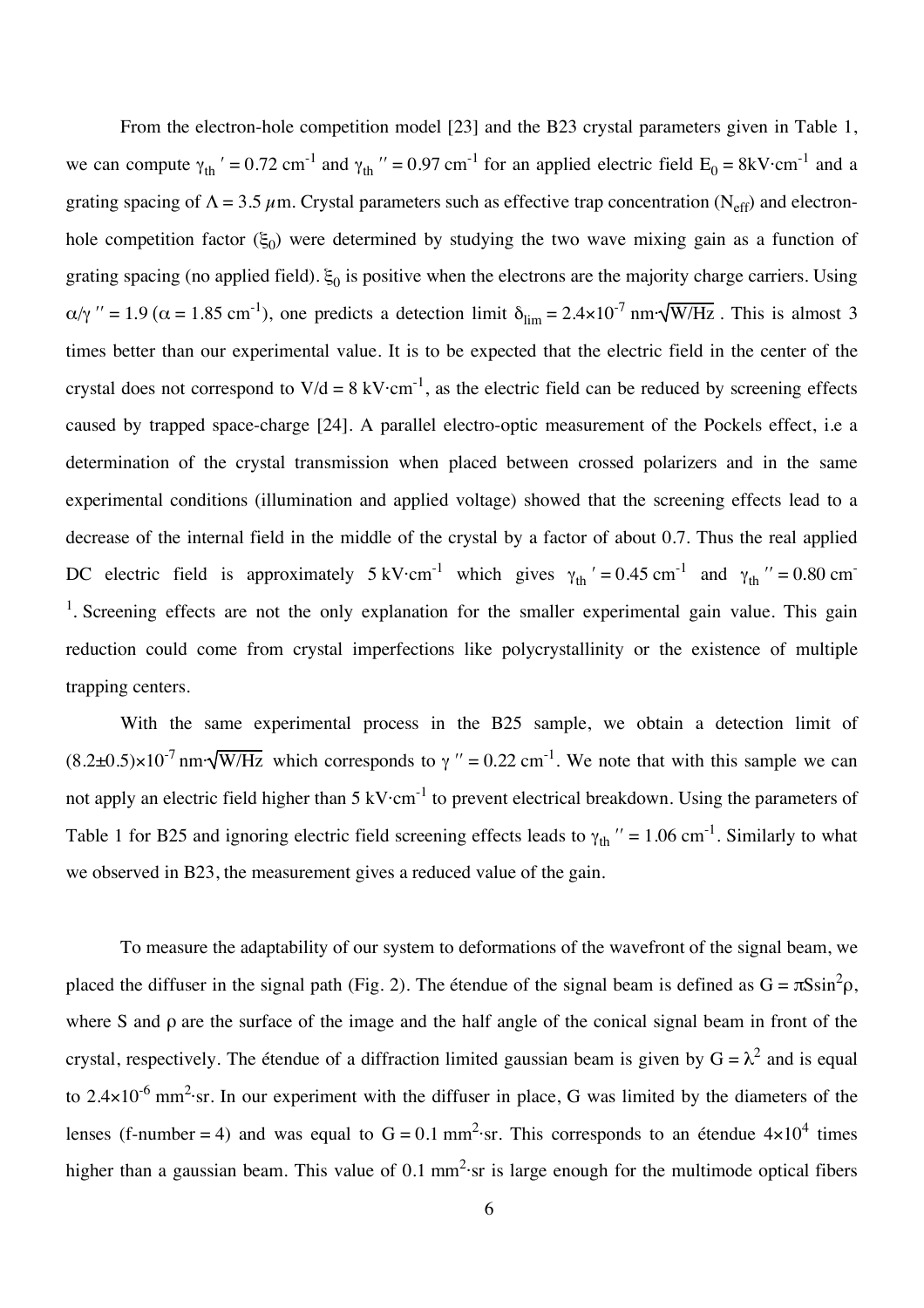generally employed in this kind of system. Within the measurement accuracy of 5%, the signal beam intensity modulation observed after the crystal for a given phase modulation was the same for a gaussian signal beam and for the speckled beam produced by the diffuser in the signal beam path.

We have also experimentally studied the frequency response of the system, including at modulation periods larger than the photorefractive response time. The experiment was performed without the diffuser in the signal beam path. The results for both crystal samples are shown in Fig. 3. Using a 66 mW·cm<sup>-2</sup> illumination intensity we obtained a cut-off frequency between 3 and 4 Hz for B23 and of 15 Hz for the B25. A slight overshoot was observed at about 15 Hz and 200 Hz for the B23 and B25 samples, respectively (Fig. 3). Theoretical description will be given in the following discussion.

### **Discussion.**

Under CW illumination, the photorefractive response time is expected to be linear with the illumination intensity, the cut-off frequency should be around 1 kHz at an illumination intensity of 19 W $\cdot$ cm<sup>-2</sup> or 4.4 W $\cdot$ cm<sup>-2</sup> for B23 and B25, respectively. Our samples have a much too high absorption to be used at these power densities. However, as shown in Ref. [16], this absorption contains a large residual part which can be eliminated with a new process of crystal growth.

It is clear from the curves in Fig. 1 that the best results will be obtained when the crystal absorption is very small. However, as the photorefractive effect relies on charge generation from light absorption, absorption can not be reduced too much. It is thus important to consider its influence on the detected signal when increasing the crystal length. As shown by Fig. 1, there is an optimal crystal thickness  $x_{\text{opt}}$  for which the signal to noise ratio is minimal. From Eq. (4), we obtain  $x_{opt} = \frac{1}{\gamma}$ *Arctan* 2" !!  $\frac{7}{\alpha}$ . When the crystal thickness exceeds this limit, the signal reduction due to

absorption becomes more important than the signal increase due to amplification by the diffracted part of the pump beam. The detection limit also depends on crystal geometry. Its minimal value, and the maximum value of  $\gamma''$ , is obtained when the crystal orientation is such that  $r_{\text{eff}} = 2r_{41}/\sqrt{3}$ .

If the B23 crystal sample had such an optimized orientation, we would obtain  $\gamma$  " = 0.54 cm<sup>-1</sup>. Given the crystal absorption  $\alpha = 1.85$  cm<sup>-1</sup>, the minimum of  $\delta_{\rm lim}$  in Eq. (4) is reached for  $x_{\rm opt} = 1$  cm. One thus expects a detection limit  $\delta_{\text{lim}} = 1.8 \times 10^{-7}$  nm· $\sqrt{\text{W}/\text{Hz}}$  that is more than three times better than our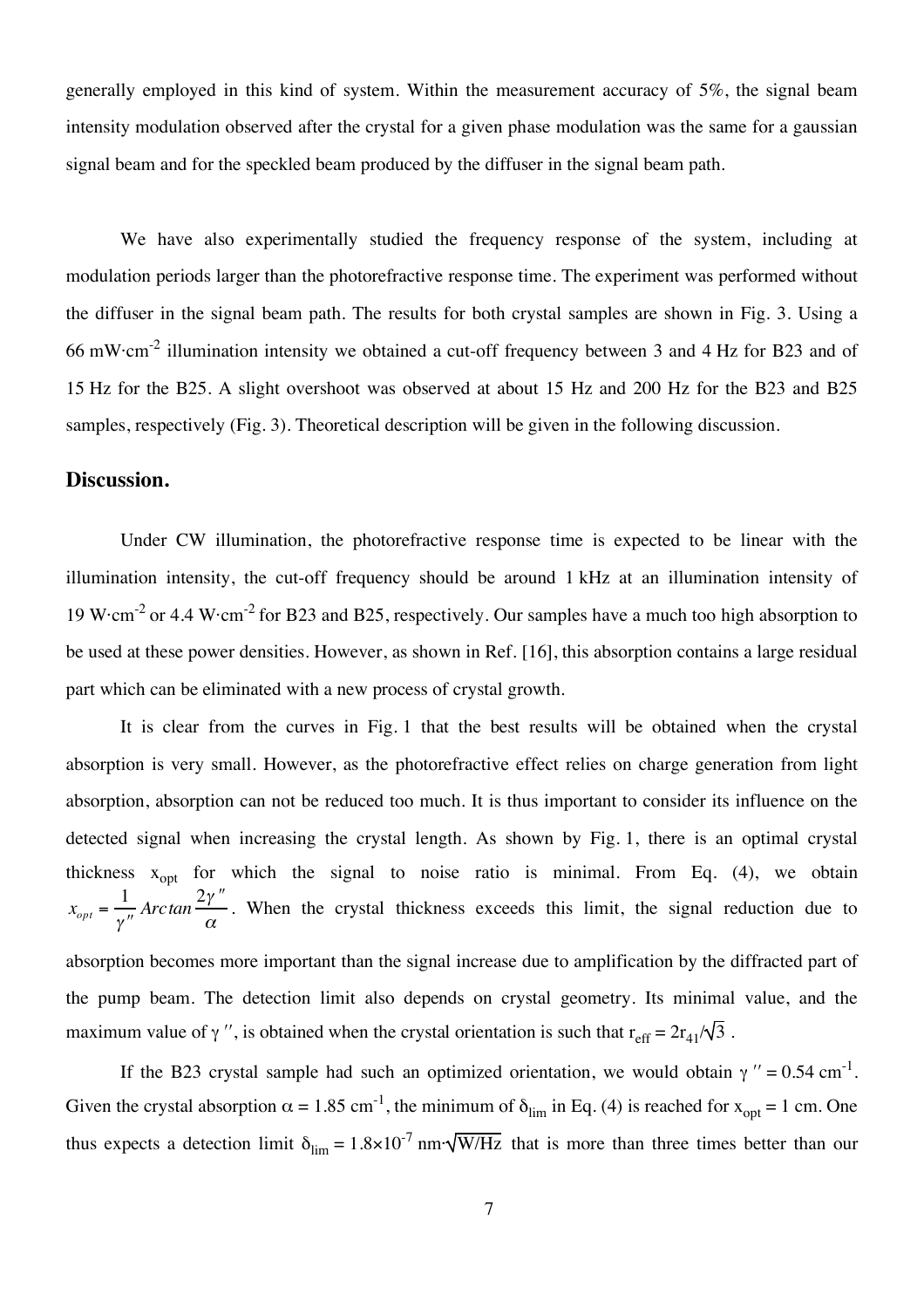current experimental value. The parameter  $\alpha/\gamma$  " of a crystal is the only constraint on the detection limit. The large background absorption of B23 makes  $\alpha/\gamma$  " equal to 3.4, which is too high for going beyond the threshold of  $10^{-7}$  nm· $\sqrt{W/Hz}$ . This is the second motivation for growing crystals with less absorption.

The crystal absorption has also an effect on the frequency response of the crystal. This can be calculated by considering the full expression for the response of the system, valid whatever the relative amplitude between the period of the modulation and the photorefractive response time. Using the same nomenclature as in Eqs. (1-2), the amplitude of the signal beam after the crystal is given by [13] :

$$
E_s(x,t) = e^{-\frac{cx}{2}} e^{\gamma x} \left[ E_s(0,0) + \int_0^t \left( \tau_0 \frac{\partial E_s}{\partial t} (0,T) + E_s(0,T) - E_s(0,0) \right) H(x,t-T) dT \right],
$$
 (5)

and 
$$
H(x,t) = \frac{e^{-\gamma x}}{\tau_0} e^{-\frac{t}{\tau_0}} {}_1F_1\left(\frac{\gamma}{\alpha}, 1, \left(\frac{e^{\alpha x} - 1}{e^{\alpha x}}\right) \frac{t}{\tau_0}\right),
$$
 (6)

where  $\tau_0$  is the photorefractive time constant at the entrance of the crystal (x = 0), and  $_1F_1(a,b,z)$  is the confluent hypergeometric function. The signal beam is phase modulated at a frequency f :  $\varphi(t) = \varphi_0 \cos(2\pi f t)$  with  $\varphi_0 \ll \pi/2$ . From Eqs. (5-6), we compute the intensity modulation of the signal beam as a function of the frequency f. The theoretical response is calculated for B23 and B25 and for a 66 mW·cm<sup>-2</sup> illumination using the parameters of Table 1. The modulus and phase of the response time of the crystal under DC field are experimentally determined by measuring the kinetics of energy transfer when the DC field amplitude is reversed with a periodicity slower than the response time of the crystal. Adjustment of experimental results with theoretical expressions (Eq. (5) in Ref. [25]) allows to determine both modulus and phase of the crystal response time  $\tau$  (Table 1). Since  $\alpha x < 1$ ,  $\tau_0$  is obtained from  $\tau_0 = \tau \cdot e^{-\alpha x/2}$  [13].

For both samples, the theoretical curves are drawn using the measured gain and time constant, without any adjustments to the frequency response data. The photorefractive beam-combiner acts as a high pass filter with an overshoot. An increase of absorption produces a decrease of the cut-off frequency and a reduction of the height of the overshoot. This theoretically expected slight overshoot in the frequency response was also observed experimentally. For B23, we present two other theoretical curves where we use a phase of the response time of 0.4 rad and 1 rad instead of 0.7 rad. These two values correspond to our measurement uncertainty. We see that a small variation of the phase of the response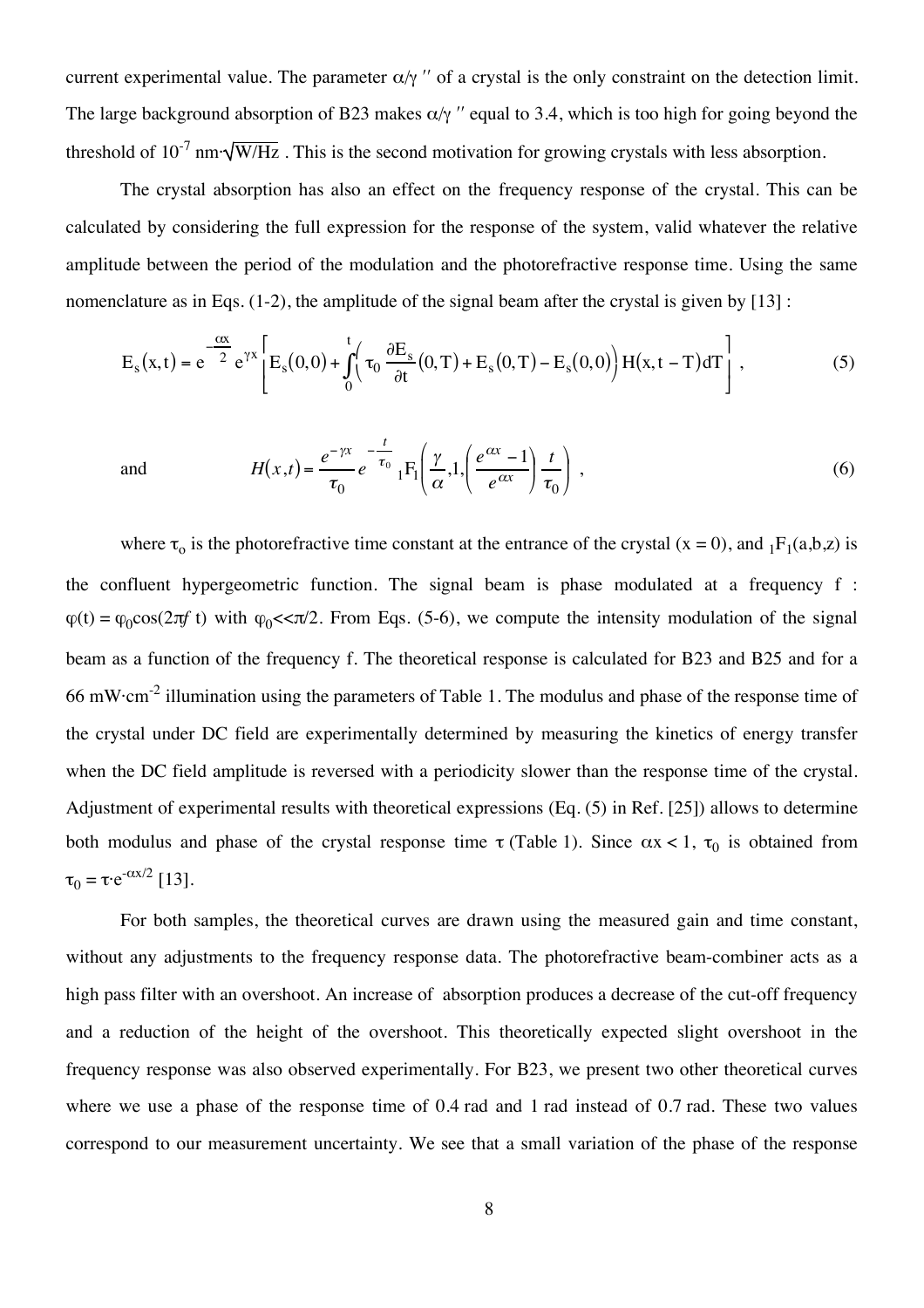time produces a large variation of the height of the overshoot. It allows us to tell that frequency response measurements give a more accurate determination of the phase of the response time which was otherwise quite inaccurate. An examination of Eq. (5) shows that a change in the modulus of the response time leads to a lateral shift of the whole curve without modifying its shape.

### **Conclusion**

We characterized a homodyne detection system using a CdTe crystal as the element which combines the local oscillator beam with the signal beam. We obtained a detection limit approaching the theoretical limit and demonstrated the insensitivity of the system to deformations in the signal beam wavefront up to an étendue of 0.1 mm<sup>2</sup>·sr. We studied the response of the system as a function of the phase modulation frequency in the signal beam and demonstrated the expected high band pass response.

We now plan to test the system for a signal beam with a larger étendue of the order of some mm<sup>2</sup>·sr. We will also approach the ideal interferometric detection limit (with  $\delta_{\rm lim} \le 10^{-7}$  nm· $\sqrt{\rm W/Hz}$ ) by using less absorbing crystals  $(\alpha/\gamma'' \le 1)$  (Fig. 1). In such low-absorbing crystals we also expect to obtain a cut-off detection frequency of 1 kHz at illumination densities of the order of some  $W/cm^{-2}$ .

#### **References**

- [1] T.J. Hall, M.A. Fiddy, M.S. Ner, Opt. Lett. **5** (1980) 485.
- [2] A.E. Siegman, Appl. Opt. **5** (1966) 1588.
- [3] J.-P. Monchalin, R. Héon, P. Bouchard and C. Padioleau, Appl. Phys. Lett. **55** (1989) 1612.
- [4] F. Davidson and L. Boutsikaris, Opt. Eng. **29** (1990) 369.
- [5] G. Hamel de Monchenault and J.-P. Huignard, J. Appl. Phys. **63** (1988) 624.
- [6] Y.O. Barmenkov, V.V. Zosimov, N.M. Kozhevnikov, L.M. Lyamshev and S.A. Sergushchenko, Sov. Phys.-Dokl. **31** (1986) 817.
- [7] S. Stepanov and I. Sokolov in Proc. of II Intern. Conf. on Holographic Systems, Components and Applications (Bath, UK, 1989) 95.
- [8] R.K. Ing and J.-P. Monchalin, Appl. Phys. Lett. **59** (1991) 3233.
- [9] C.T. Field and F.M. Davidson, Appl. Opt. **32** (1993) 5285.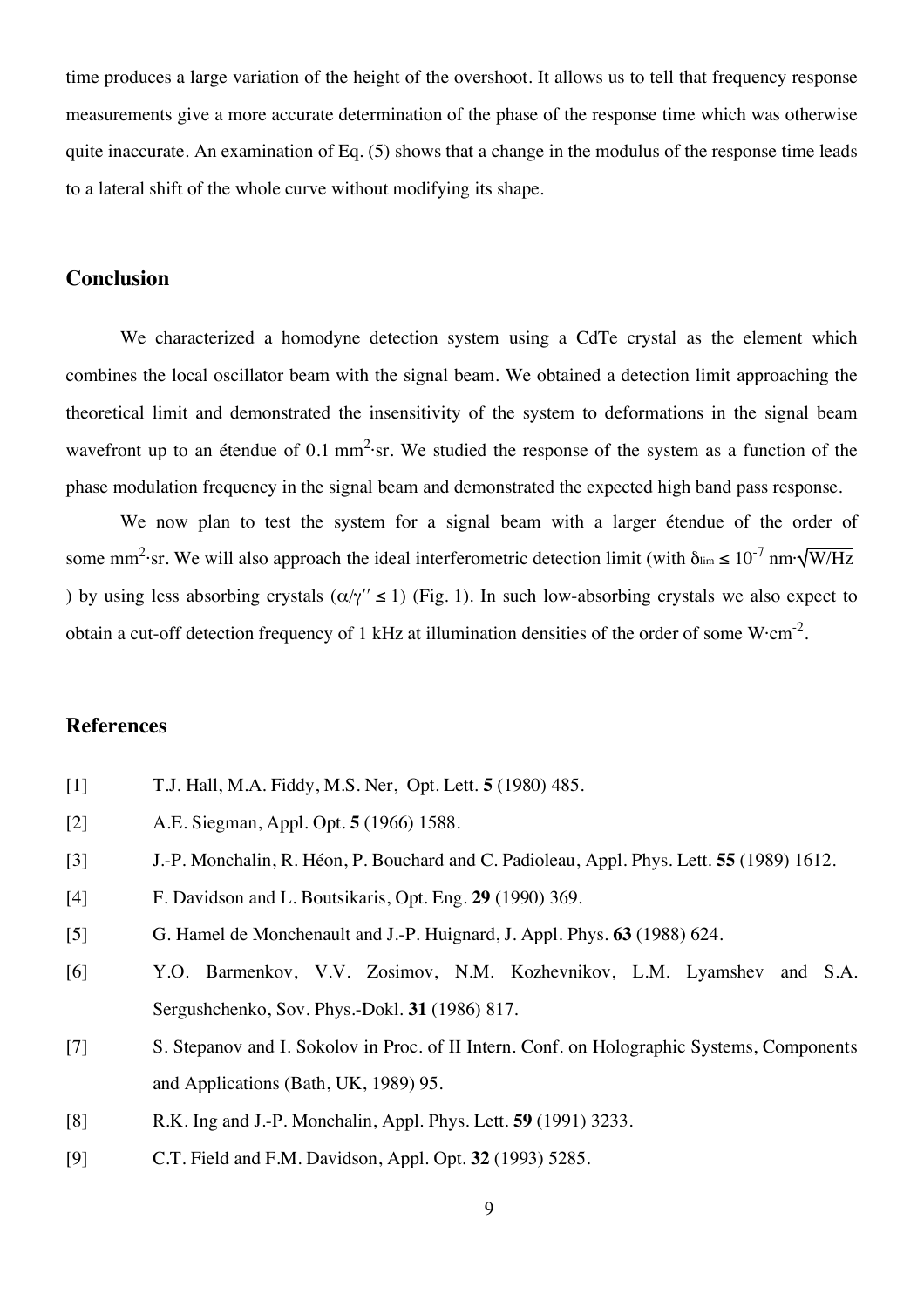- [10] A. Blouin and J.-P. Monchalin, Appl. Phys. Lett. **65** (1994) 932.
- [11] A.A. Kamshilin, J. Frejlich and L. Cescato Appl. Opt. **25** (1986) 2375.
- [12] L.-A. de Montmorillon, Ph. Delaye, I. Biaggio, J.-C. Launay and G. Roosen, in Digest of Topical Meeting on Photorefractive Materials, Effects and Devices, Aspen Lodge PR95 (1995) 504.
- [13] Ph. Delaye, L.-A. de Montmorillon and G. Roosen, Opt. Commun. **118** (1995) 154.
- [14] D.B. Chenault, R.A. Chipman and S.Y. Lu, Appl. Opt. **33** (1994) 7382.
- [15] A. Partovi, J. Millerd, E.M. Garmire, M. Ziari, W.H. Steier, S.B. Trivedi and M.B. Klein, Appl. Phys. Lett. **57** (1990) 846.
- [16] L.-A. de Montmorillon, Ph. Delaye, J.-C. Launay and G. Roosen, Opt. Mat. **4** (1995) 233.
- [17] J.F. Nye, Physical Properties of Crystals (Clarendon, Oxford, 1957) chapter 13.
- [18] A.J. Strauss, Rev. Phys. Appl. **12** (1977) 167.
- [19] P. Maheswarananthan, R.J. Sladek and U. Debska, Phys. Rev. B **31** (1985) 7910.
- [20] S. Stepanov, S.Shandarov and N. Khat'kov, Sov. Phys. Solid State **29** (1987) 1754.
- [21] G. Pauliat, P. Mathey and G. Roosen, J. Opt. Soc. Am. B **8** (1991) 1942.
- [22] P. Günter and M. Zgonik, Opt. Lett. **16** (1991) 1826.
- [23] F.P. Strohkendl, J.-M. C.Jonathan, R.W. Hellwarth, Opt. Lett. **11** (1986) 312.
- [24] J.-M. C.Jonathan, R.W. Hellwarth and G. Roosen, IEEE J. of Quantum El. **22** (1986) 1936.
- [25] C. Besson, J.-M. C.Jonathan, A. Villing, G. Pauliat and G. Roosen, Opt. Lett. **14** (1989) 1359.
- [26] J.-P. Monchalin and R. Héon, Mater. Eval. **44** (1986) 1231.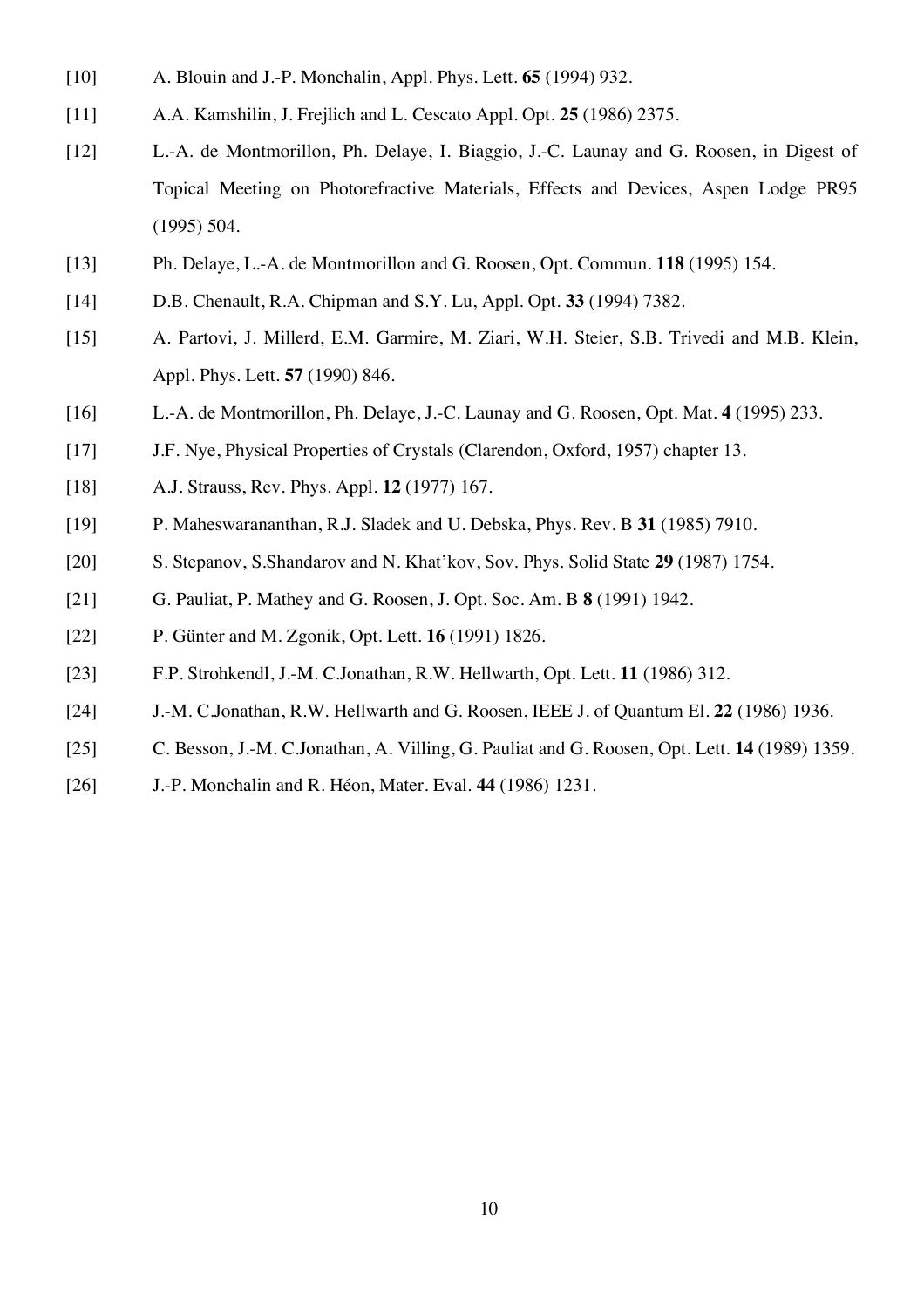### **Table Caption**

Table 1 : Measured characteristics of the photorefractive crystals. The response time and the photorefractive gain were measured with a DC applied electric field of 8 kV $\cdot$ cm<sup>-1</sup> for B23 and 5 kV·cm<sup>-1</sup> for B25. The absorption at  $\lambda = 2 \mu m$  corresponds to a residual background absorption [16].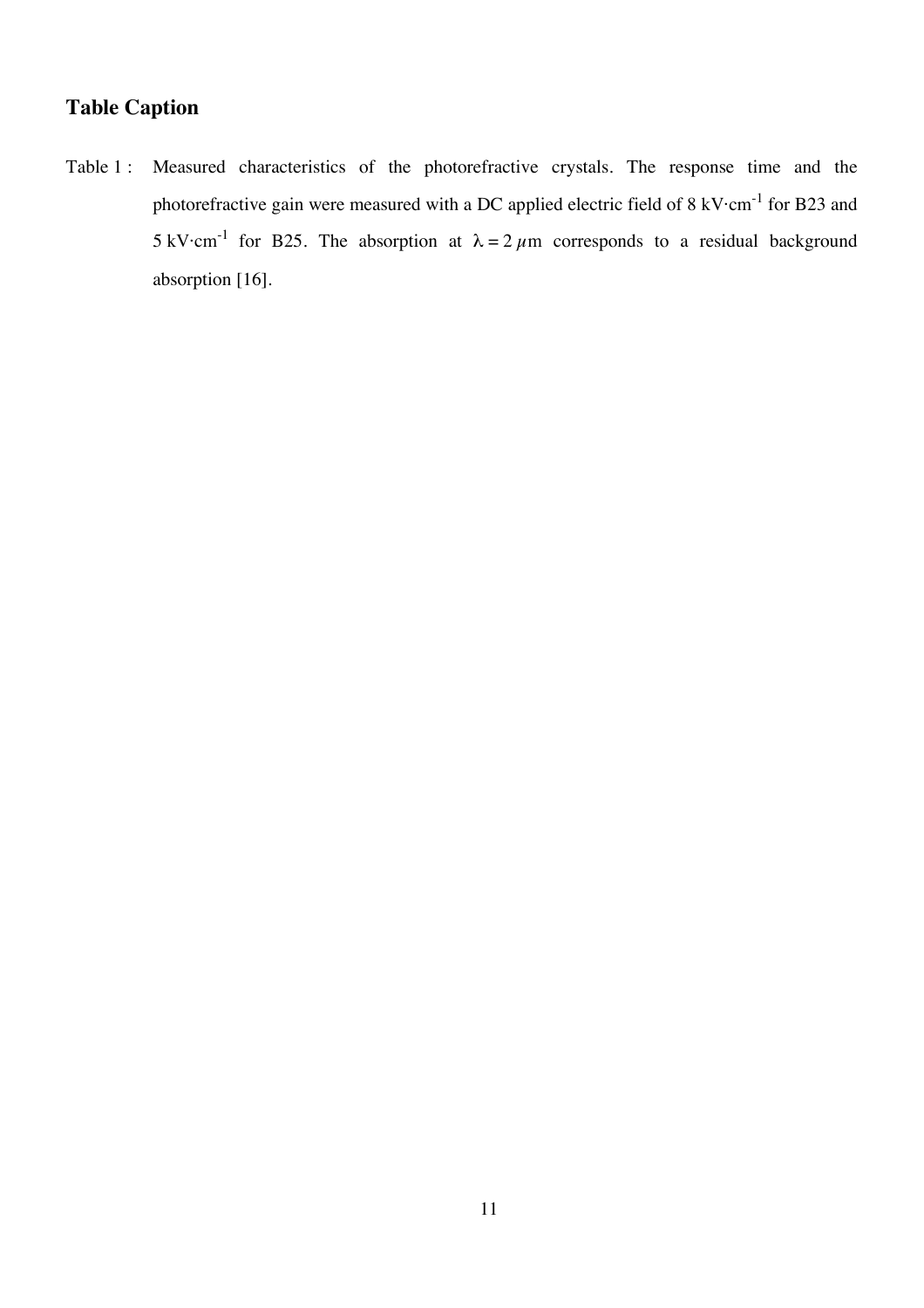#### **Figure Caption**

- Fig. 1 : Theoretical detection limit as a function of the  $\gamma$  "x factor. The left vertical scale gives the detection limit resulting from Eq. (4) using a quantum efficiency of 0.76. The right vertical scale gives the relative detection limit that is normalized to the plane wave interferometric detection limit. The different curves correspond to different  $\alpha/\gamma$  " values. The dashed line corresponds to the detection limit of the confocal Fabry-Perot used in transmission [26]. The circle corresponds to the experimental measurement with B23. The square corresponds to the typical sensitivity we expect to obtain with an optimized crystal.
- Fig. 2 : Experimental set-up used for the study of the homodyne detection system.
- Fig. 3: Normalized signal, i.e. amplitude of the intensity modulation normalized to the high frequency value, versus frequency. The empty circles and full triangles give the experimental results in samples B23 and B25, respectively. The thick lines give for both crystals the prediction obtained from Eq. (5) and the parameters in Table 1. The dashed line and the dashdotted line give the result for the B23 parameters in Table 1, but with 0.4 rad and 1 rad for the phase of the response time, respectively.

The insert shows the detected signal amplitude as a function of the DC applied electric field.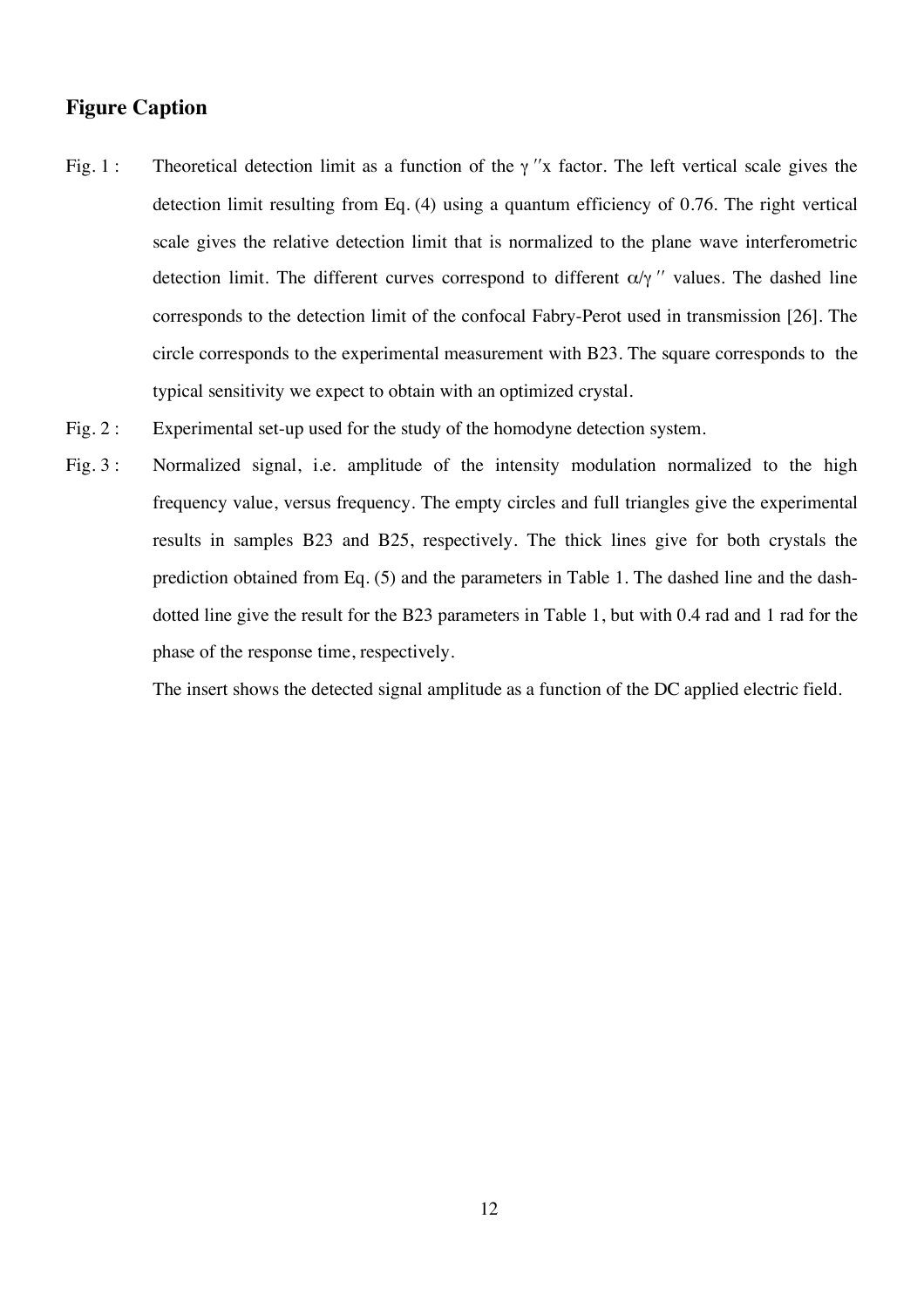|                                                     | <b>B23</b>                            | <b>B25</b>                                 |
|-----------------------------------------------------|---------------------------------------|--------------------------------------------|
| $\alpha$ (1.55 $\mu$ m) in cm <sup>-1</sup>         | 1.85                                  | 2.31                                       |
| $\alpha$ (2 $\mu$ m) in cm <sup>-1</sup>            | 1.27                                  | 0.8                                        |
| $\xi_0$ (1.55 $\mu$ m)                              | $-0.83+0.05$                          | $+0.63\pm0.03$                             |
| $N_{\text{eff}}$ (1.55 $\mu$ m) in cm <sup>-3</sup> | $(1.5\pm0.2)\times10^{15}$            | $(5.0\pm0.4)\times10^{15}$                 |
| $r_{\text{eff}}$ in pm $\cdot$ V <sup>-1</sup>      | 4.5                                   | 5.5                                        |
| crystal thickness in cm                             | 0.18                                  | 0.27                                       |
| Response time in ms                                 | $(13\pm5)\times e^{i(0.7\pm0.3)}$     | $(4\pm2)\times e^{i(0.7\pm0.3)}$           |
| $\gamma$ in cm <sup>-1</sup>                        | $(0.4\pm0.02)\times e^{i(1.4\pm0.1)}$ | $(0.3 \pm 0.02) \times e^{i(1.4 \pm 0.1)}$ |

**Table 1 -** Louis-Anne de Montmorillon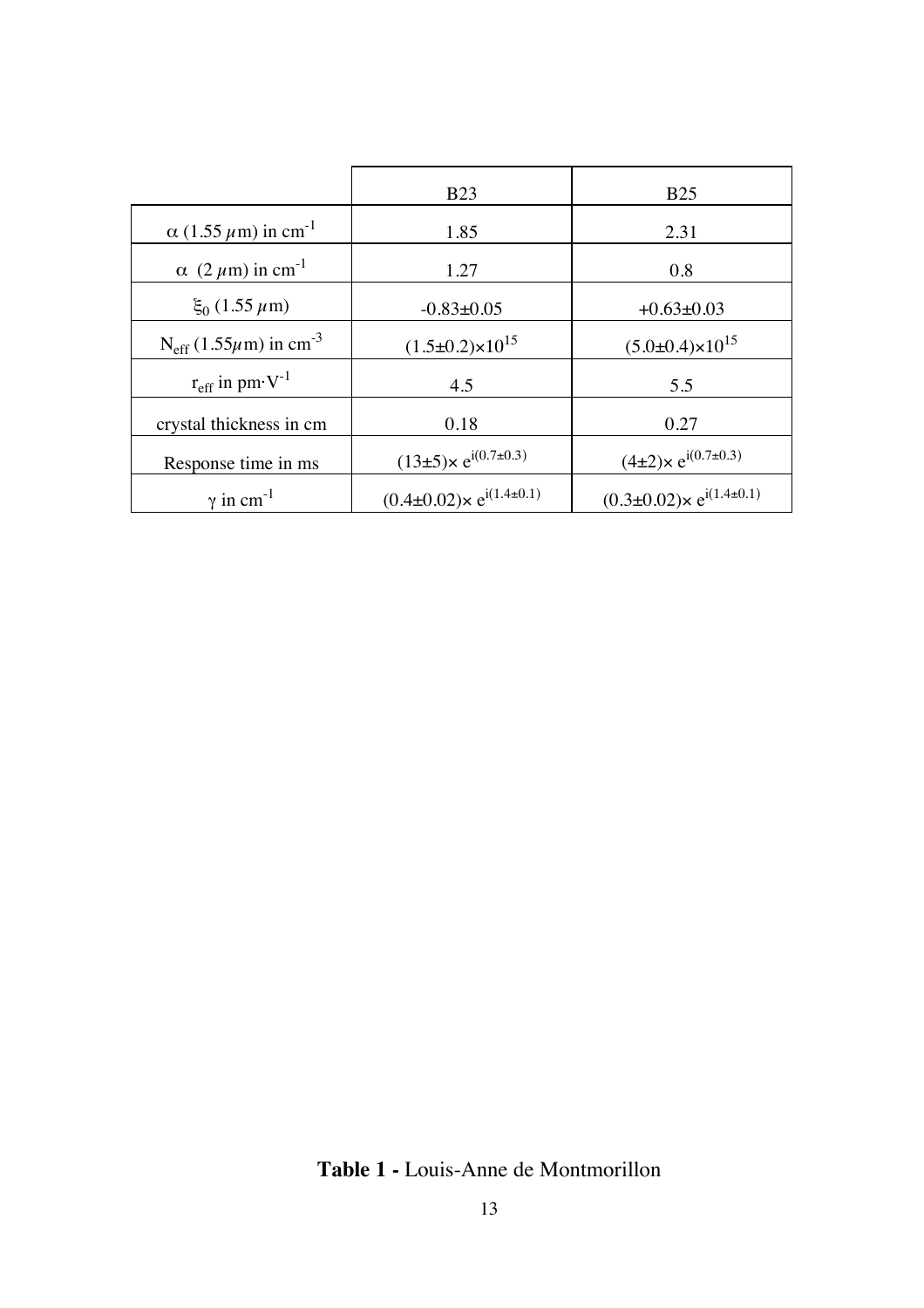

**Fig. 1 -** Louis-Anne de Montmorillon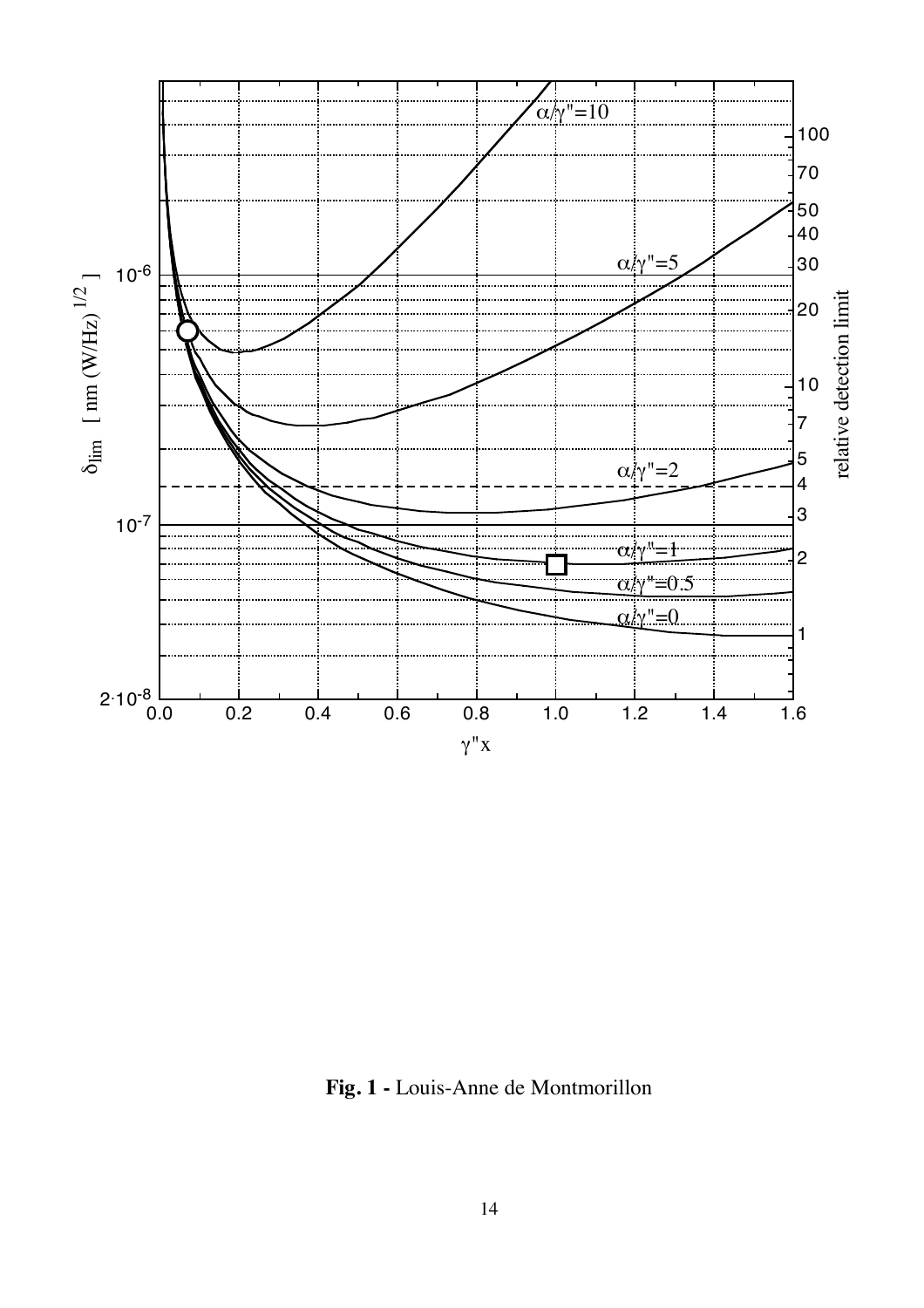

**Fig. 2 -** Louis-Anne de Montmorillon